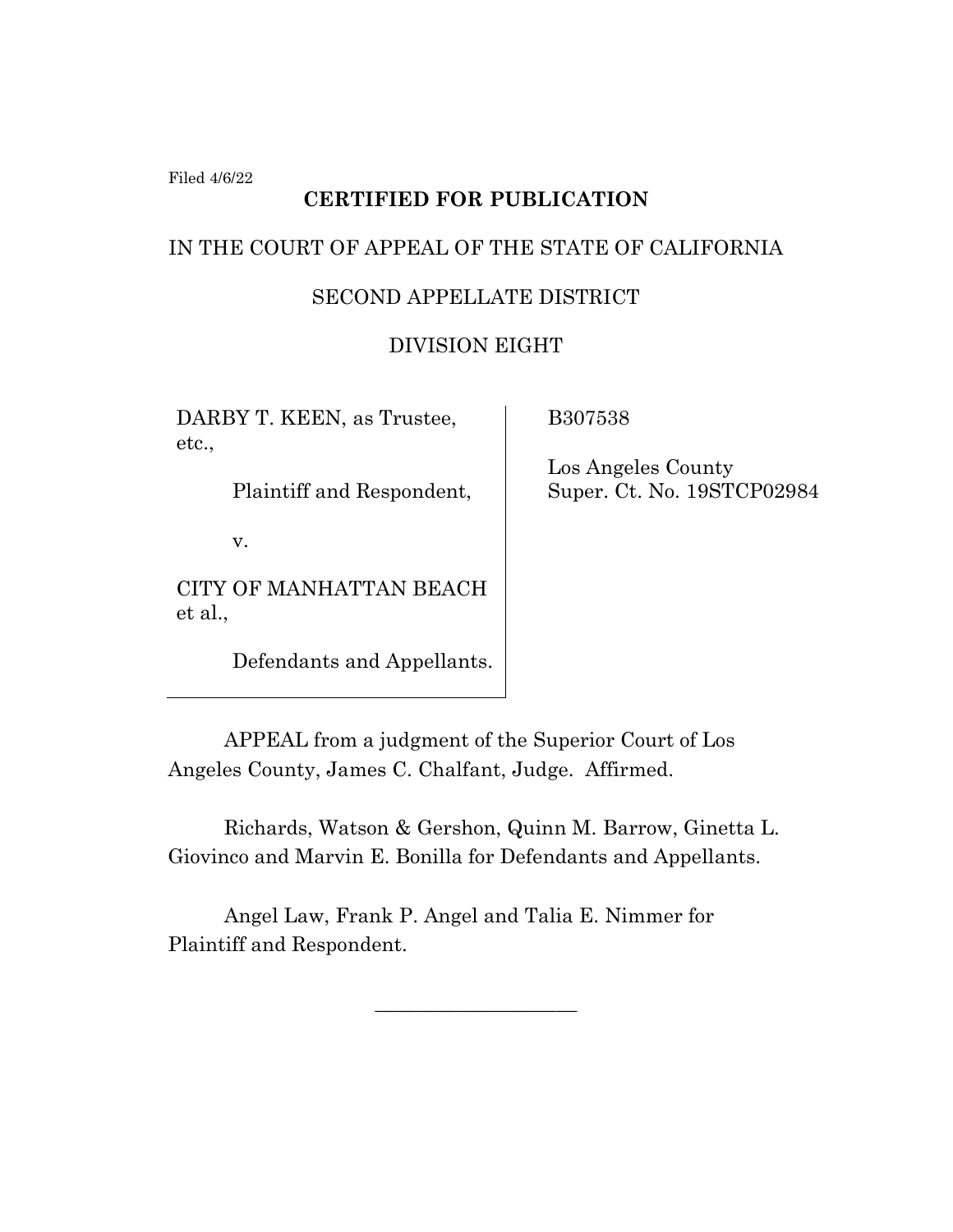This case is about getting a room near the beach. By law, public access to the beach is a California priority. The California Coastal Commission enforces this priority by reviewing amendments beach towns make in municipal laws affecting coastal areas. Amendments require approval. The legal question here is whether there *was* an amendment.

In 1994, the City of Manhattan Beach enacted zoning ordinances, which the Coastal Commission then certified. Did these old ordinances permit rentals of a residential property for fewer than 30 days? The popularity of Airbnb and similar platforms has made the question acute.

The trial court rightly ruled the City's old ordinances *did* permit short-term rentals. This means the City's recent laws against platforms like Airbnb indeed are amendments requiring Commission approval, which the City never got. We affirm. Our statutory references are to the Public Resources Code.

I

We begin with legal, factual, and procedural background. This section recaps the California Coastal Act, describes local battles over short-term rentals, and recounts the case's posture.

A

The California Coastal Act of 1976 defined the Coastal Commission's mission to protect the coast and to maximize public access to it. (§§ 30001.5, 30330.) We liberally construe the Act to achieve these ends. (*Greenfield v. Mandalay Shores Community Assn.* (2018) 21 Cal.App.5th 896, 898 (*Greenfield*).)

The Commission works with local governments to ensure they take adequate account of state interests. (§ 30004, subds. (a) & (b); *City of Dana Point v. California Coastal Com.* (2013) 217 Cal.App.4th 170, 186.)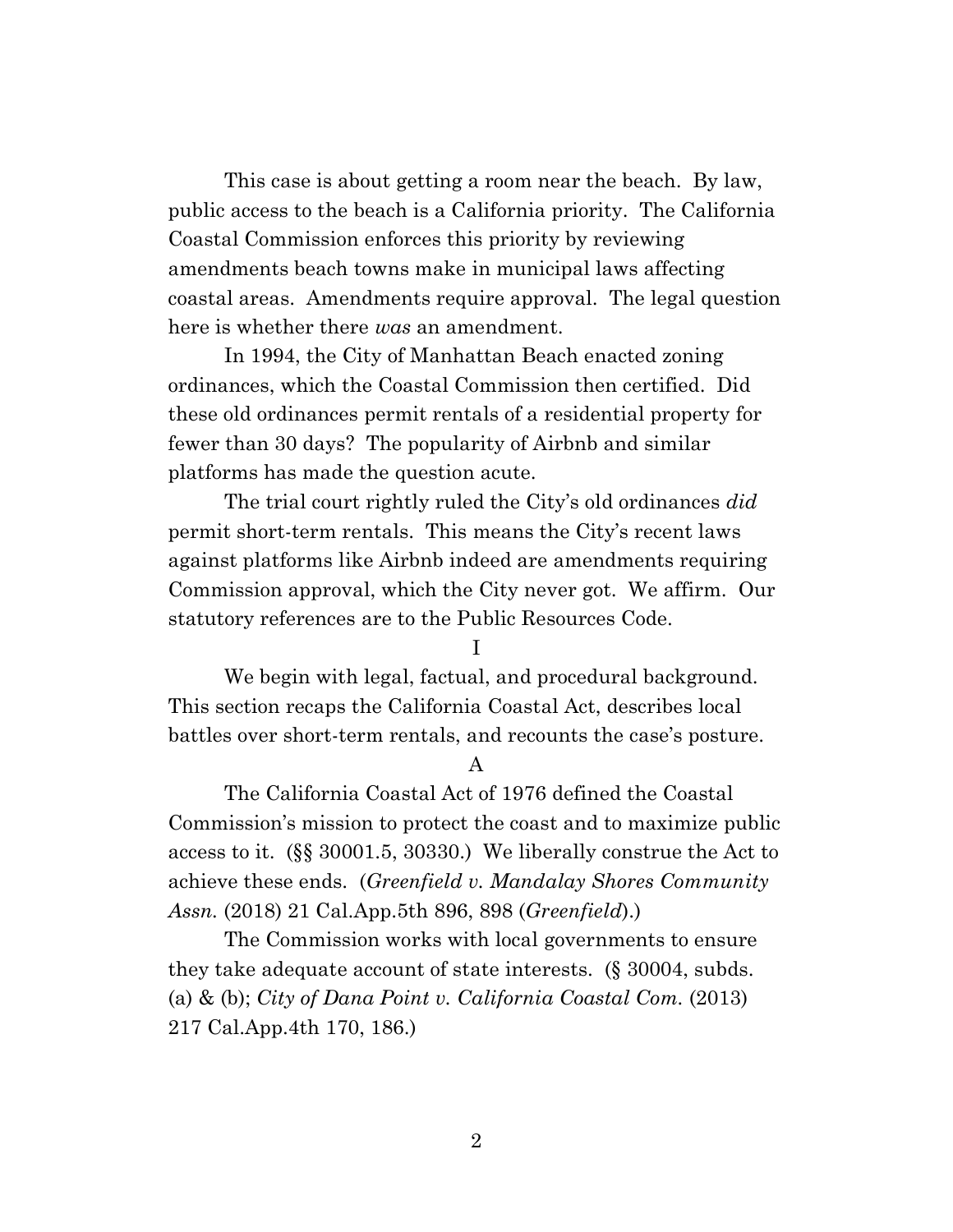In this endeavor, the Act's main tool is the local coastal program. (§ 30500 et seq.; *City of Chula Vista v. Superior Court* (1982) 133 Cal.App.3d 472, 489.) Each coastal government must develop one. (§ 30500, subd. (a).) Local coastal programs have two parts: the land use plan and the local implementing program. The latter consists of zoning ordinances, zoning maps, and other possible actions. (§§ 30512, subd. (a), 30513, subd. (a).) The Commission reviews the local coastal program. (§§ 30200, 30512, 30512.2, 30513.) If it conforms to the Act's policies, the Commission certifies the program. (§§ 30512, subd. (a), 30513, subd. (b).)

In accord with these provisions, the City submitted its local coastal program to the Commission years ago. The Commission certified the City's land use plan in 1981 and its local implementing program in 1994. This local implementing program included zoning ordinances.

Once the local program is approved, it can be amended, but the local government must submit amendments to the Commission for approval. Absent approval, amendments have no force. (§ 30514, subd. (a).)

Throughout this case, the City has not disputed it would need Commission approval to enact a *new* prohibition on shortterm rentals within the coastal zone. That would be an "amendment." But the City has stoutly maintained there has been no amendment, because its *old* ordinances always prohibited short-term rentals. Keen disagrees, and that frames the issue in this case: whether the City amended its program when it clamped down on short-term rentals, or whether the prohibition was not an amendment because it merely continued the legal status quo.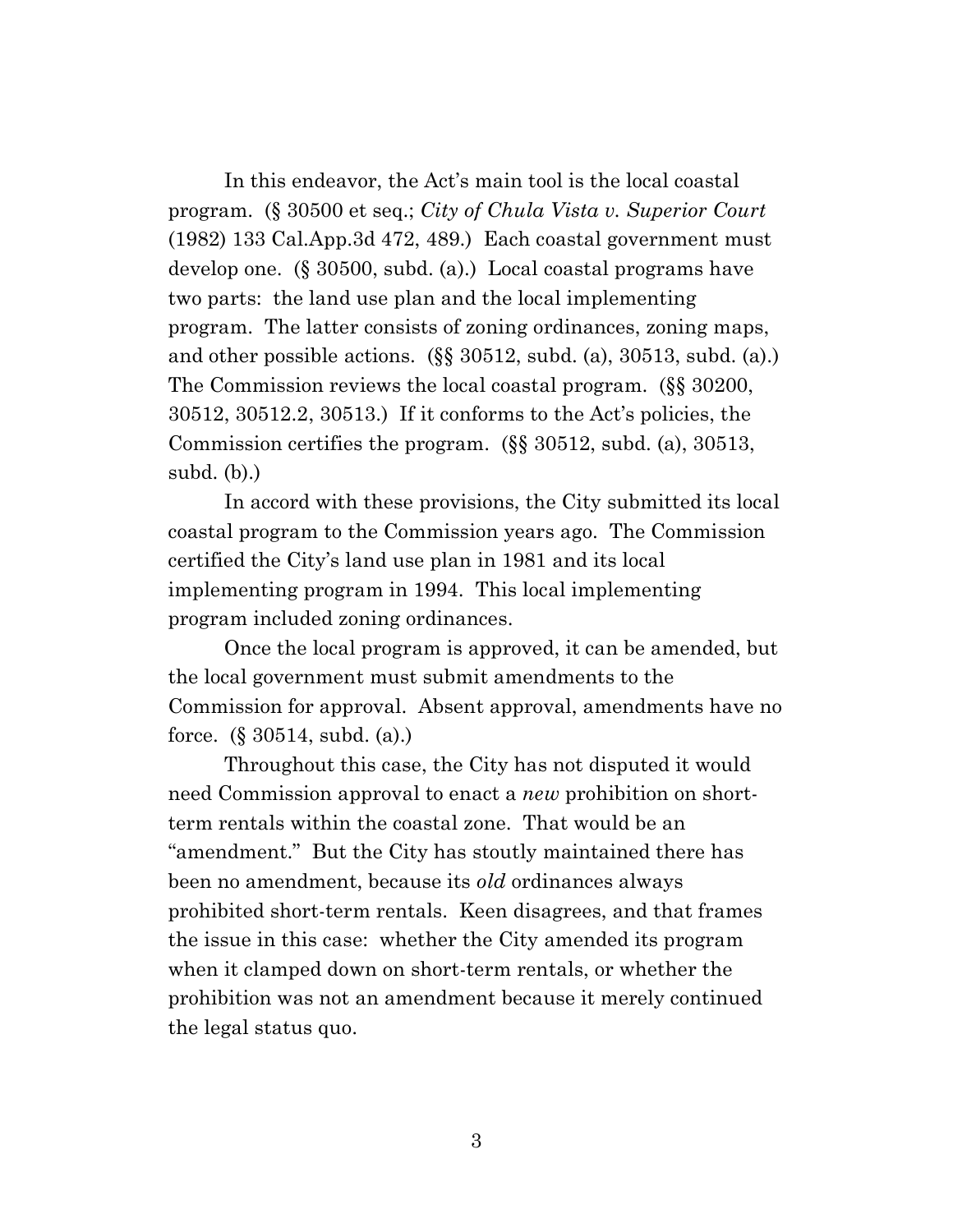We now recount how the City banned short-term rentals.

For quite some time, people rented residential units in Manhattan Beach on both long- and short-term bases. The City knew about the practice and occasionally got complaints about a rental property, including about one "party house" in 2005.

Things changed leading up to 2015. Online platforms like Airbnb became popular, which increased short-term rentals. The City had not received a "tremendous" number of complaints, but it sought an active stance on the issue.

After hearing from the public, the Council passed two ordinances "reiterating" the City's supposedly existing ban on short-term rentals. The Council claimed its existing ordinances, including those enacted with the local coastal program, already prohibited short-term rentals implicitly.

We call these the 2015 ordinances.

When the City Council enacted the 2015 ordinances, it resolved to submit the one about the coastal zone for Commission certification.

City staff met with Commission staff. The Commission staff, however, recommended the City allow at least some shortterm rentals to facilitate visitor access to the coastal zone. Then, in 2016, the Commission wrote to all coastal cities, saying municipal regulation of short-term rentals would have to be in cooperation with the Commission. The Commission emphasized that "vacation rentals provide an important source of visitor accommodations in the coastal zone" and that blanket bans would rarely be appropriate.

After the Commission made clear its support for some level of short-term renting, the City withdrew its 2015 request for

4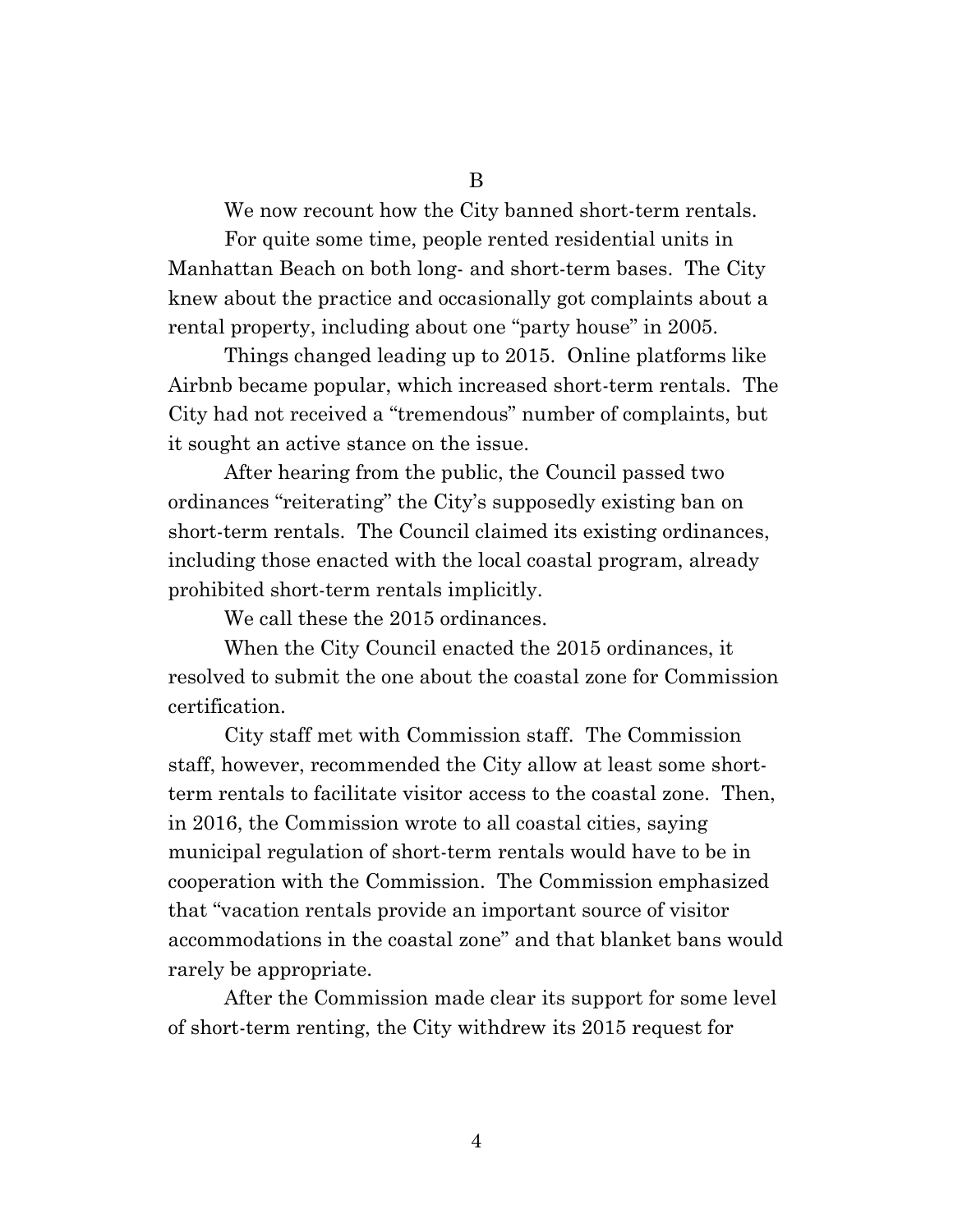Commission approval. The City tells us its withdrawal was because the 2015 ordinance worked no change in the law and hence never required Commission certification.

The City Council continued to grapple with how to regulate short-term rentals.

In 2019, the Council adopted an ordinance creating an enforcement mechanism for its short-term rental ban. This required platforms like Airbnb to tell the City who was renting out what. The ordinance also prohibited platforms from collecting fees for booking transactions.

We call this the 2019 ordinance.

The 2019 ordinance had a pronounced effect: by June 2019, short-term rentals dropped, in round numbers, from 250 to 50. The ban was markedly, although not completely, effective.

In July 2019, the City hired Host Compliance, a company specializing in helping cities enforce short-term rental regulation.

Bewilderingly, the City tells us there is no evidence its ordinances reduced the number of short-term rentals in the City. The record contradicts this.

 $\mathcal{C}$ 

Darby Keen owns property in the City's coastal zone. He rented it on a short-term basis. The City sent Keen a Notice of Violation on July 16, 2019. Keen petitioned for a writ of mandate to enjoin the City from enforcing the 2015 and 2019 ordinances.

The trial court issued a 19-page single-spaced tentative decision: a model of careful analysis. The court noted what the City did not dispute: the City would have to obtain Commission approval if it were to enact a *new* prohibition on short-term rentals. The City's position, however, was the prohibition was not new but rather was to be found in its old zoning laws that the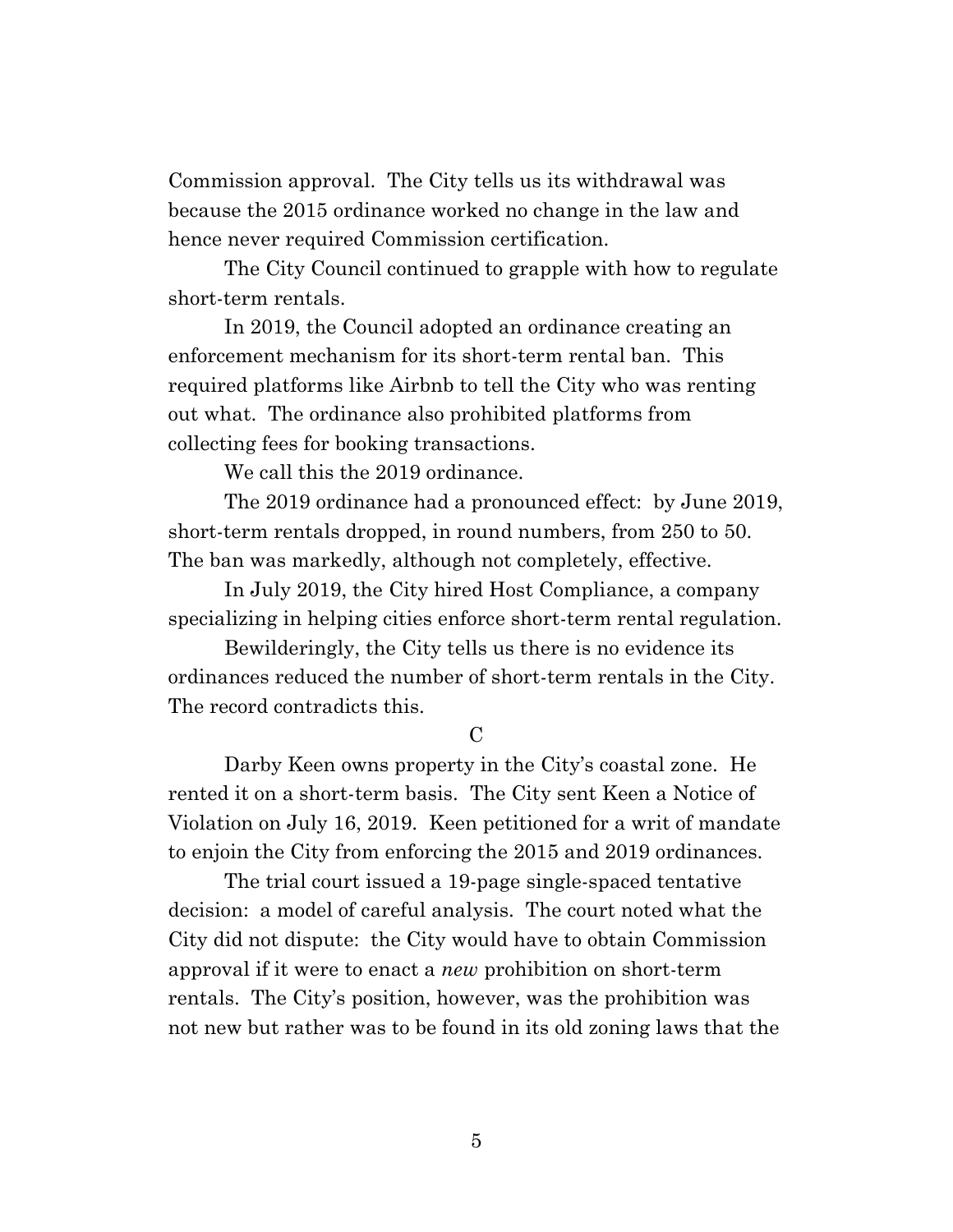Commission had approved years before. The court disagreed, ruling the City had not identified any zoning provision to support its conclusion that rentals for fewer than 30 days were barred but longer rentals were permitted. The court concluded the City was wrong to say it had always banned short-term rentals. Rather, the court ruled the ban was new, it was an amendment, and it thus required Commission approval, which it did not have. The court therefore enjoined enforcement of the ban on short-term rentals pending Commission approval.

The City appealed.

### II

The City's argument boils down to this: the trial court was wrong to think the City has always allowed short-term rentals. The trial court was right, however, and the plain language of the City's ordinances proves it.

Our review is independent. (*Berkeley Hills Watershed Coalition v. City of Berkeley* (2019) 31 Cal.App.5th 880, 896.)

#### A

The trial court correctly interpreted the City's ordinances: they always permitted short-term, as well as long-term, residential rentals. The City's ban on short-term rentals thus amended the status quo. This amendment required Commission approval, which the City never got. So the City's ban was not valid.

The issue reduces to whether the City's old ordinances permitted short-term rentals. The following analysis demonstrates they did.

The City always has allowed people to rent apartments and homes in the City on a long-term basis. In other words, it always has been legal to live in Manhattan Beach as a renter. No one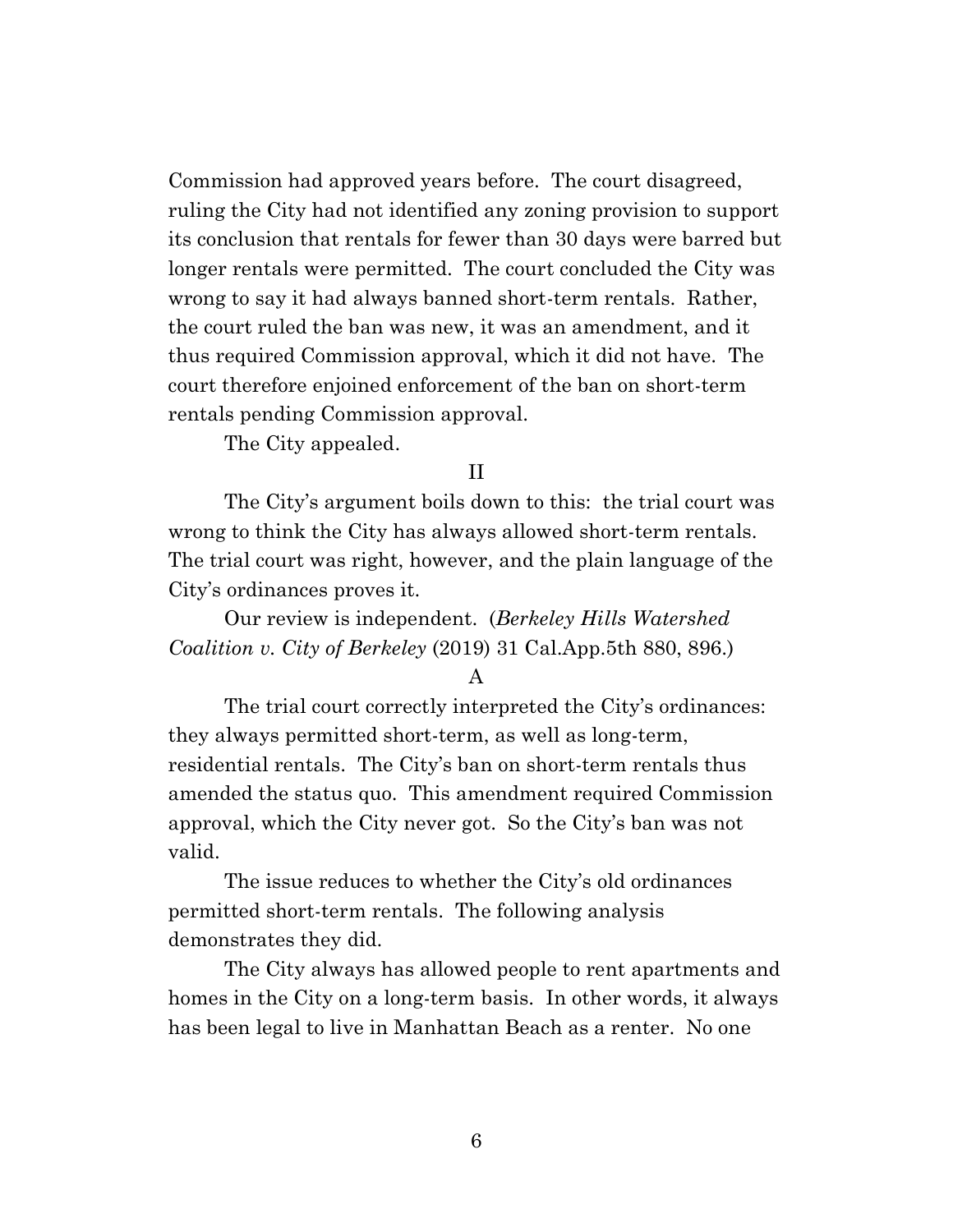disputes this. One would be rather surprised to discover a community anywhere that banned renting completely.

Because rentals that are *long*-term have always been permissible under the City's ordinances, however, the City has been forced to distinguish between *long*-term residential rentals the City allows and *short*-term residential rentals the platforms promote and the City dislikes. Unfortunately for the City, its old residential zoning ordinances contain no long-term/short-term distinction.

Absent some distinction in the law, then, the law must treat long-term rentals the same as short-term rentals. If longterm rentals are legal, so too are short-term rentals. The ordinances offer no textual basis for a temporal distinction about the duration of rentals. The City could have enacted a distinction like that, but it never did.

Because its ordinances say nothing about the duration of rentals, the City cannot credibly insist its ordinances permit long-term residential rentals but have always banned short-term rentals. That interpretation makes no sense.

The crucial text is ordinance A.08, which defines "Use Classifications" for the City's zoning code. One use is "Single-Family Residential," defined as "[b]uildings containing one dwelling unit located on a single lot." A second use is "Multifamily Residential," which is defined as "[t]wo or more dwelling units on a site." This ordinance contains a chart that shows the City permits both uses in residential areas.

In other words, it is legal to build a residential house or an apartment building in the City's residential zones. Once it is built, you can reside there. Anyone can. This all makes sense. It would be surprising if it were otherwise.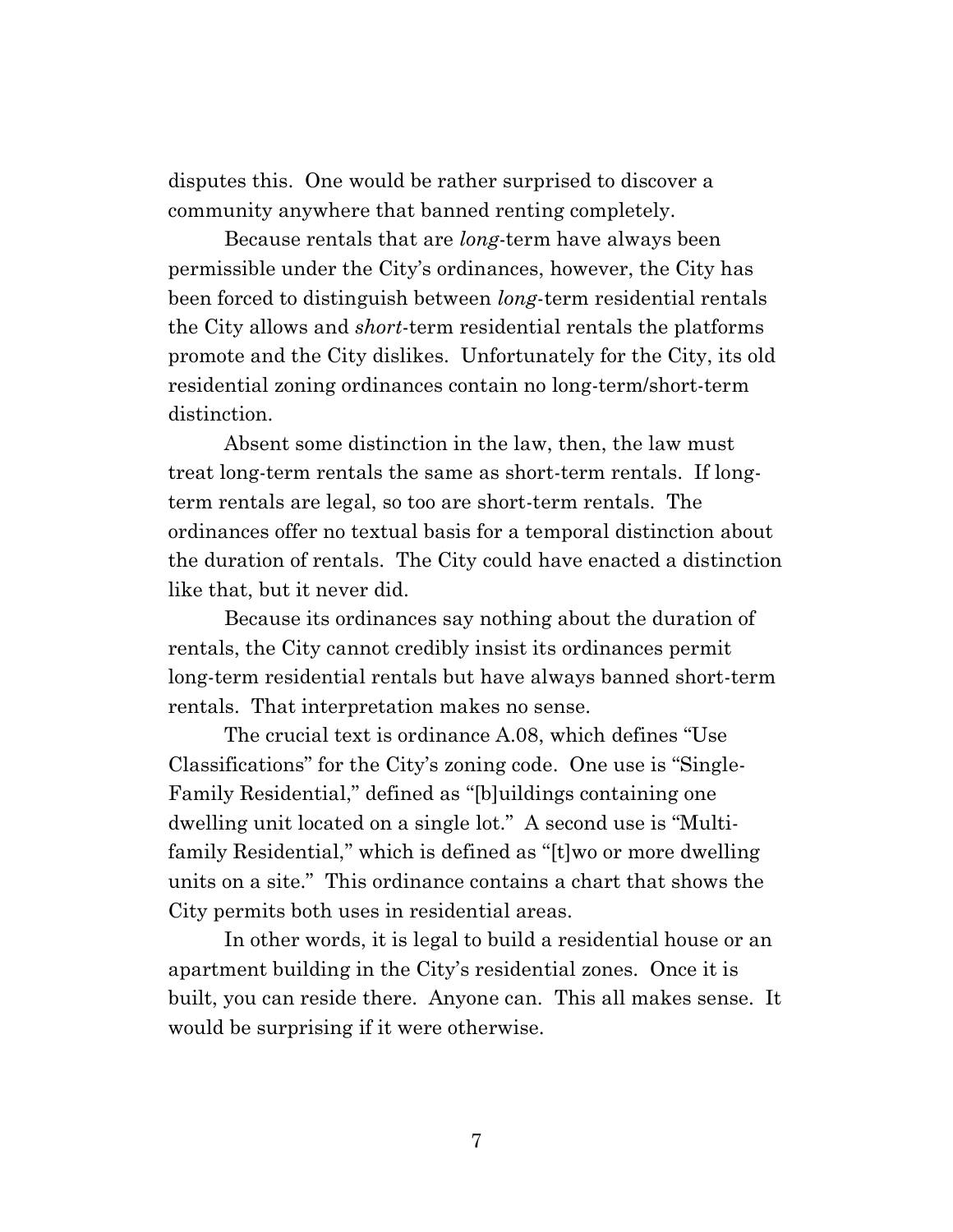The reasonable interpretation of permitting a "Single-Family Residential" building in a residential area is that people are allowed to reside in that building, whether they are owners or renters.

Why, under the text of the ordinance, are renters allowed in? Because residential renters are common in cities, as everyone knows, and nothing in the ordinance takes the unusual step of banning all renting in the residential areas of the City.

Use of the word "residence" does not imply some minimum length of occupancy. (Cf. *People v. Venice Suites, LLC* (2021) 71 Cal.App.5th 715, 726 (*Venice Suites*) ["A 'residential building' is used for human habitation without regard to length of occupancy . . . ."]; *Greenfield*, *supra*, 21 Cal.App.5th at p. 899 [the city in question historically treated short term rentals as a "residential" activity].)

It is possible to reside somewhere for a night, a week, or a lifetime. The City points to no legally precedented way to draw a line between the number of days that makes some place a "residence" and the number that shows it is not. (Cf. *Venice Suites*, *supra*, 71 Cal.App.5th at p. 732 ["the dictionary definitions for apartment house do not indicate a required length of occupancy"].)

The same analysis applies to "Multi-family Residential," where the common form of a multi-family building is an apartment building. Apartment dwellers commonly rent.

The City's zoning thus permits you to rent a house or an apartment in Manhattan Beach, which accords with common experience. The City's zoning does not regulate how long your stay can be.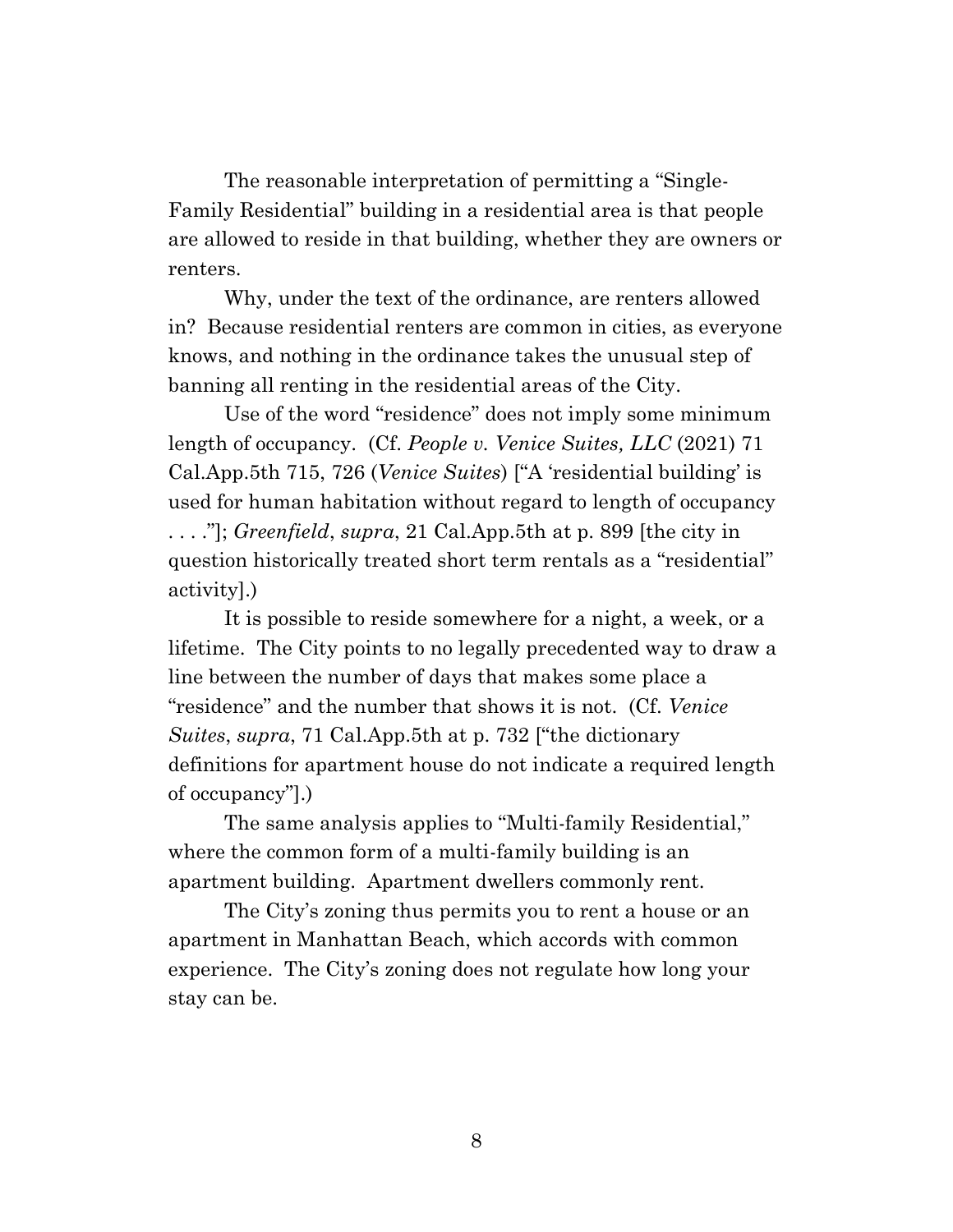The City's proposed distinction between long- and shortterm rentals—the former always allowed, and the latter always forbidden—has no textual or logical basis. The City thus loses this appeal as a matter of textual interpretation.

The City incorrectly argues short-term rentals are more similar to, and therefore fall under the definition of, "Hotels, Motels, and Time-Share Facilities." With our emphasis, the ordinances define these facilities as "[e]stablishments offering lodging on a weekly or less than weekly basis, and *having kitchens in no more than 60 percent of guest units*." The shortterm rentals the City is trying to prohibit are of single- and multi-family residences in residential neighborhoods. Houses and apartments conventionally have kitchens. This argument is untenable.

The City asks us to take judicial notice of a 1964 ordinance that defines a hotel a particular way. The City argues we should import this definition into the ordinance in the local coastal program. This is illogical. The different definition from decades before cannot prevail over the definition enacted by the City and certified by the Commission in the ordinance at issue. The older document is not relevant. We deny this request.

The zoning ordinances certified by the Commission thus allow rentals of single- and multi-family residences in residential zones for any duration, including short-term rentals of the Airbnb variety. The City's new ban on short-term rentals was an amendment requiring Commission approval.

#### B

The City's other arguments are invalid.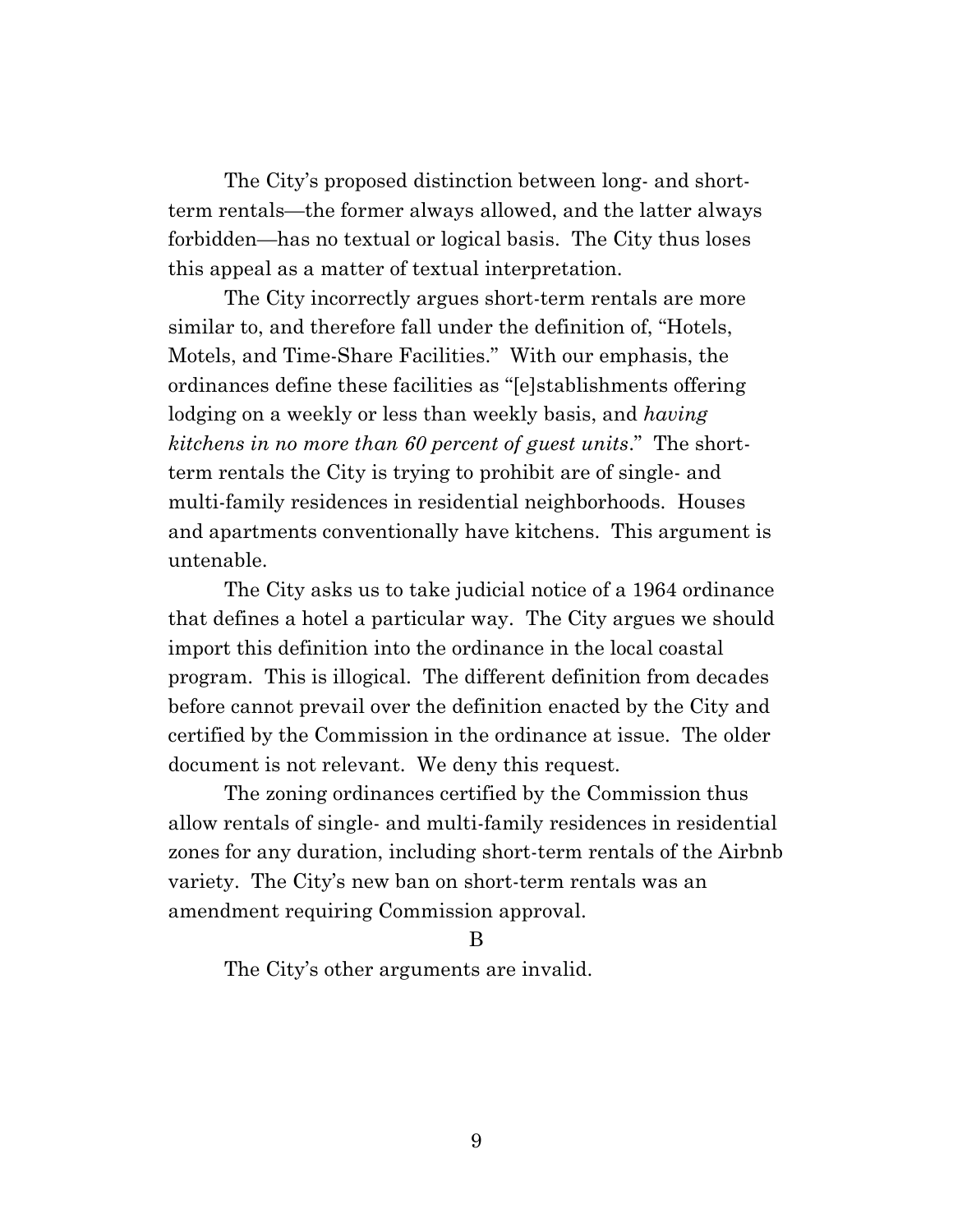The City relies heavily on the principle of permissive zoning. It argues California has adopted this doctrine: zoning ordinances prohibit any use they do not permit. But the City's ordinances *do* permit short-term rentals in residential zones. That is the only reasonable interpretation of the ordinances, as we have shown. This interpretation is not an affront to permissive zoning.

2

The City argues we should defer to its reasonable interpretation of its own ordinances because it is the local agency with responsibility for implementing them. Our analysis does not involve or require deference. We give simple words their obvious meaning. Contrary interpretations are unreasonable.

3

The City notes recent California statutes, in 2019, characterized short-term rentals as commercial uses. The City says this shows that short-term rentals are inappropriate in residential zones. These state statutes, however, deal with different issues than the municipal ordinances here. The 2019 statutes are not germane.

4

The City argues the trial court erred in interpreting the Coastal Act to require it to provide short-term rentals in residential areas. This is incorrect. The key provision is the one requiring Commission approval of amended laws. The Commission has not required the City to allow short-term rentals. The Commission has not reviewed the City's ban because the City, incorrectly, has been maintaining its ban is

10